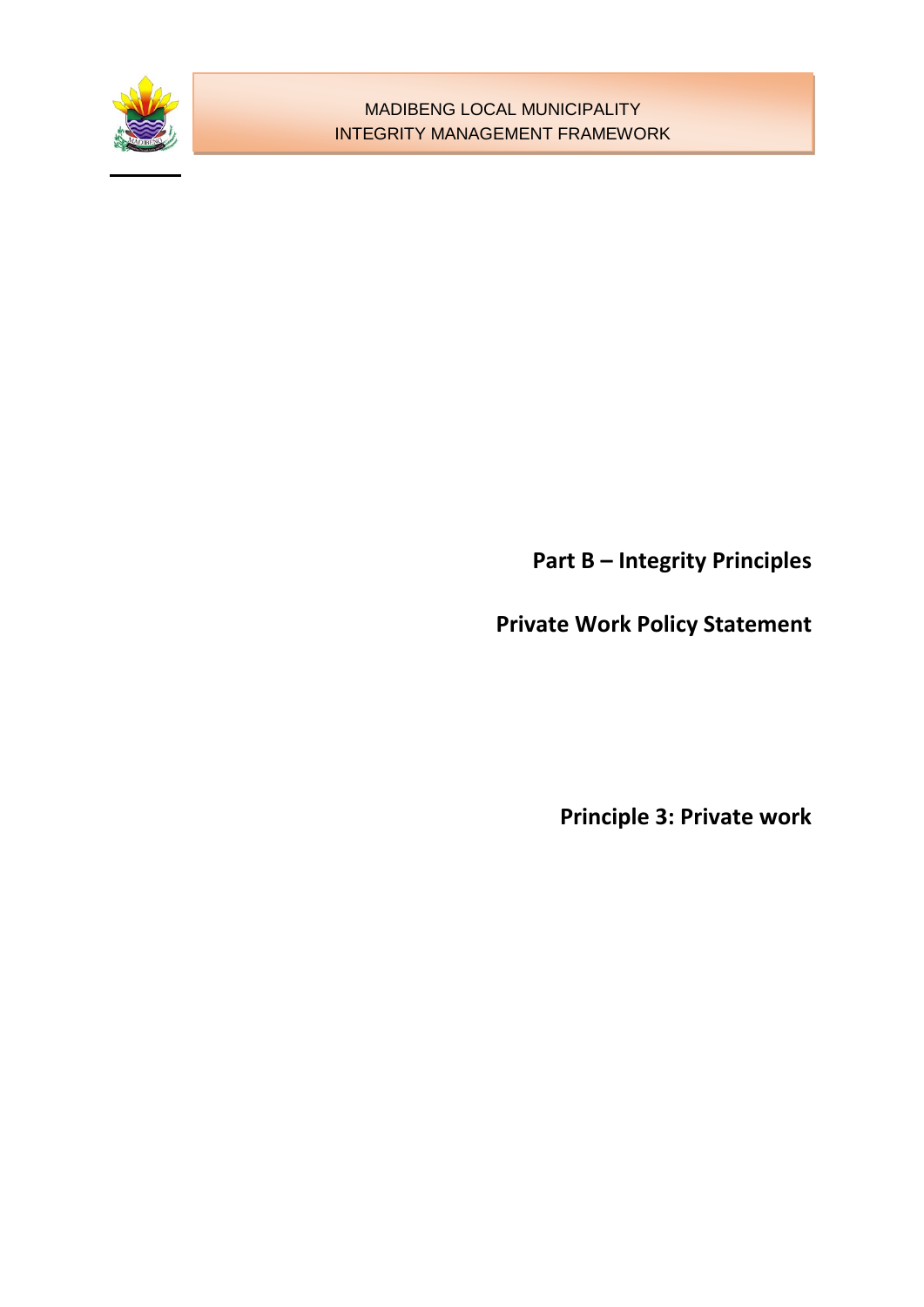

## **Municipal Integrity Framework - Integrity Principle 3**

## **External Private work**

#### 1. **Introduction**

Madibeng Local Municipality (MLM) commits to serving its community and stakeholders in a manner which is free of corruption and acts at all times in the legitimate interests of all stakeholders involved and discharge their duties with integrity, faithfulness, confidentiality, efficiency, competence and in a non-discriminatory manner.

MLM is committed to further the goals of the National Government in so far as Employment is concerned thus this Policy addresses matters regarding Private work done by all MLM Employees which fall outside the scope of their normal duties at MLM.

This policy is to be read in conjunction with the Municipal Integrity Framework as it forms an integral part thereof.

## 2. **Purpose and Objectives**

The purpose of this statement is to regulate and establish clear directives on how Employee's who wish to perform Private work outside their employment in MLM, can get approval.

Furthermore it is aimed at managing Employees conduct and their activities in order to minimise factors which may hamper an Employee in the execution of their duties as an MLM Employee and to create and sustain a working environment that is conducive to productivity and the betterment of MLM.

The objectives that this statement is aimed at achieving include:

To promote and foster clean and good ethics within MLM;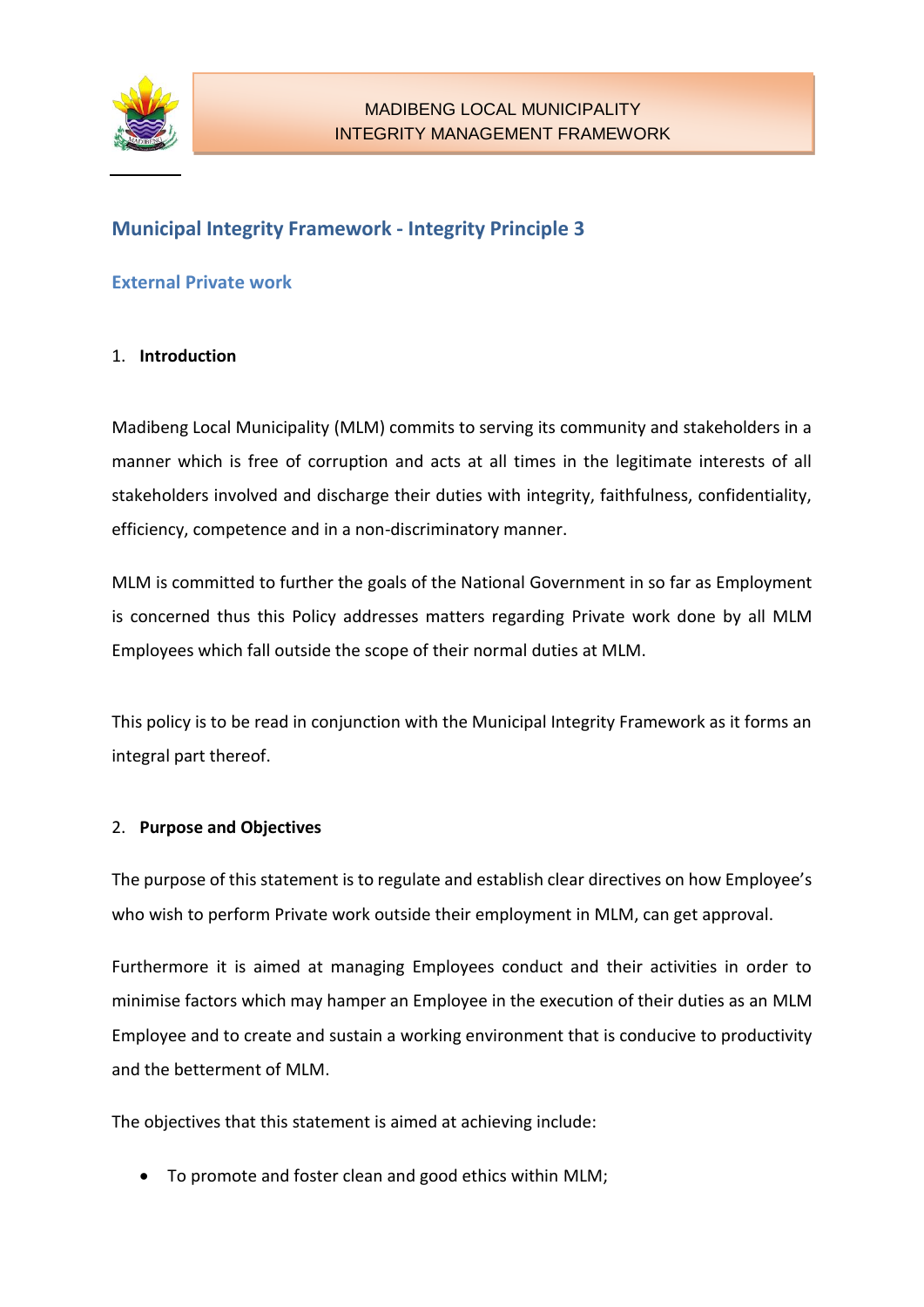

- To inform Employees what is expected of them should they wish to undertake Private work outside their employment with MLM;
- To enhance uniformity and transparency in the processing of applications for Private work outside MLM;

To make provision for potential existing Employees with scarce skills to be retained within MLM, whilst still maintaining other work interests for professional growth and development.

#### 3. **Scope**

This statement shall apply to all Employees, as defined.

This statement forms part of the terms and conditions of employment. The MLM reserves the right, at its sole discretion, to amend, modify or waive any term or condition in this policy, subject to obtaining relevant input from affected employees.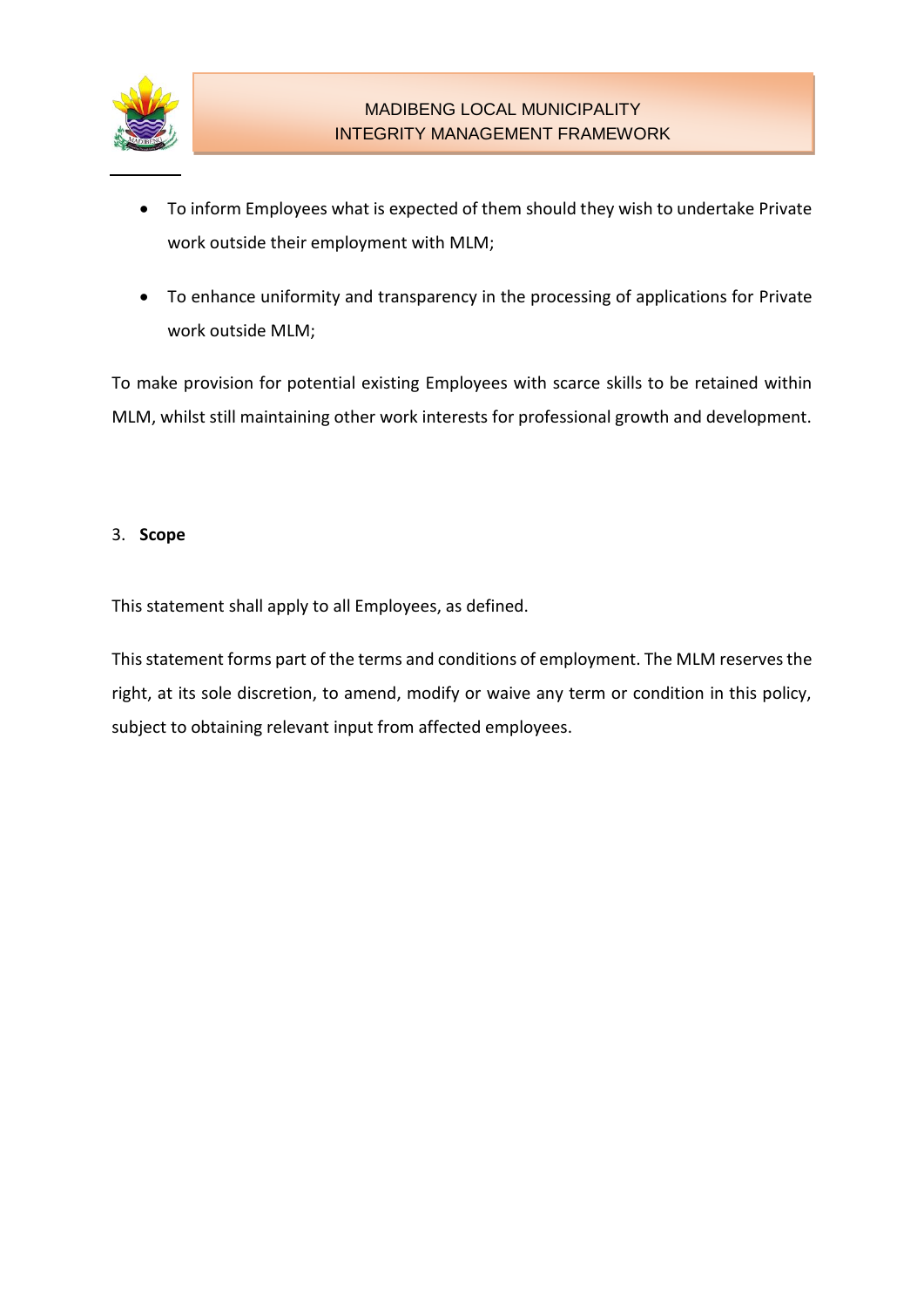

### 4. **Definitions**

| <b>Term</b>                           | <b>Definition</b>                                                                                                                                                                                                                                                                                                                                                                                                                        |
|---------------------------------------|------------------------------------------------------------------------------------------------------------------------------------------------------------------------------------------------------------------------------------------------------------------------------------------------------------------------------------------------------------------------------------------------------------------------------------------|
| Employees                             | Any person who works for the Council and who receives, or is<br>entitled to receive, any remuneration; and any other person who in<br>any manner assists in carrying on or conducting the business of the<br>Council. For purposes of this policy, employee includes persons<br>seconded from other local, provincial or national government, or<br>seconded from any entity belonging to a local, provincial or national<br>government. |
| Private work                          | Any work performed by an employee outside employment for<br>which a reward or pay for services rendered is made.                                                                                                                                                                                                                                                                                                                         |
| Private<br>or<br>Personal<br>Interest | A Financial Interest, ownership interest or any relationship with a<br>third party and any other entity                                                                                                                                                                                                                                                                                                                                  |
| Conflict<br>οf<br>interest            | A conflict between the public duties and private interests of an<br>employee, in which the employee has private interests which could<br>improperly influence the performance of his/her official duties and<br>responsibilities                                                                                                                                                                                                         |
| Services                              | Any intangible activities such as cleaning, consultancy, legal etc.                                                                                                                                                                                                                                                                                                                                                                      |
| Supplier                              | Any supplier or potential supplier (including a legal entity) and<br>includes any contractor, sub-contractor, consultant, specialist,<br>vendor etc who provides Goods and Services to MLM or acts on its<br>behalf.                                                                                                                                                                                                                     |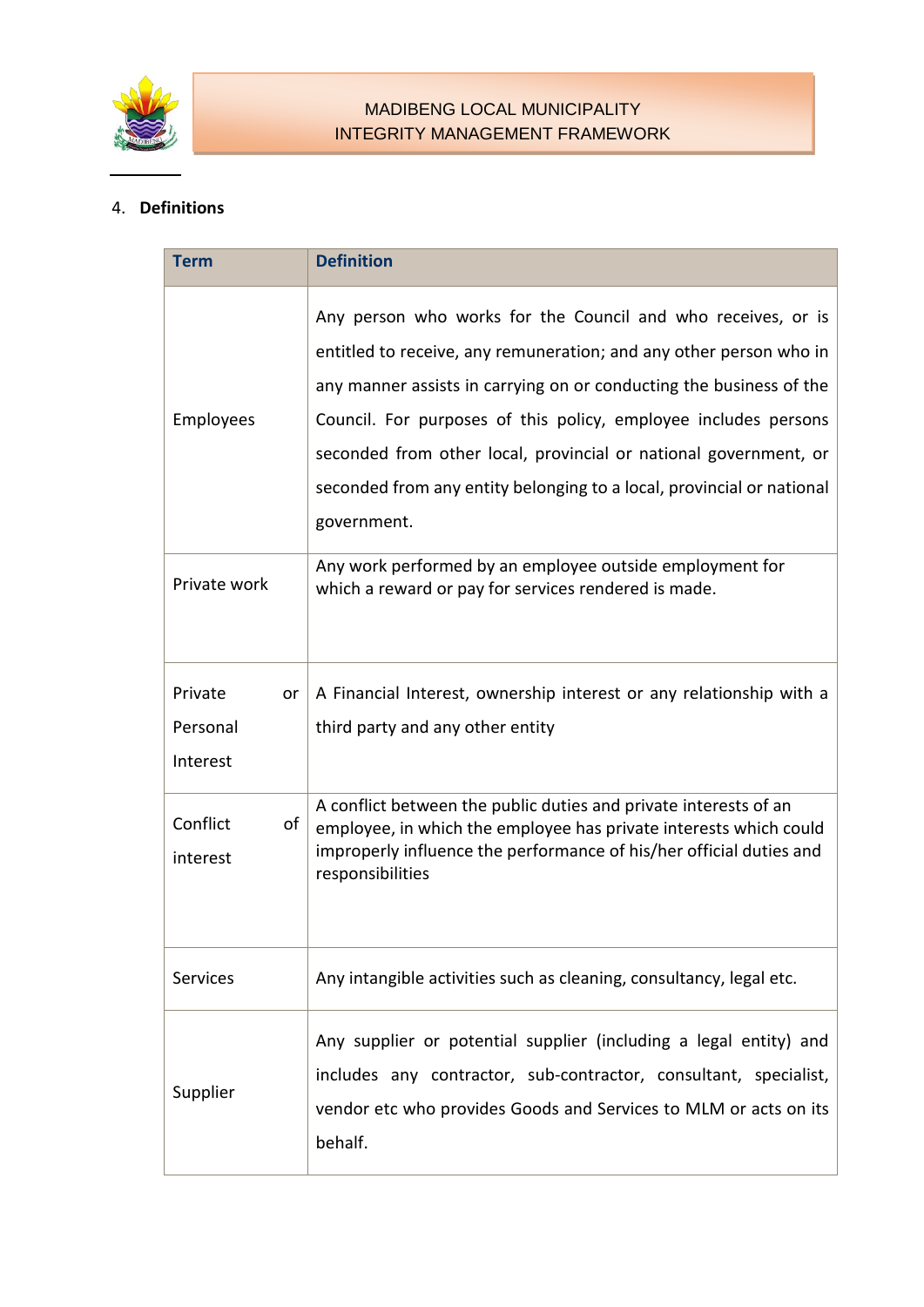

## 5. **Applicable laws, Regulations and Codes**

A copy of the applicable laws, regulations and codes can be obtained from HR or legal / risk departments.

What follows hereunder is only a brief summary of some of the provisions contained therein.

#### **Municipal Systems Act, 32 of 2000**

Item 4 of the Code of Conduct for Municipal employees, provides as follows:

"Except with the prior consent of the council of a municipality a staff member of the municipality may not –

(c) be engaged in any business, trade or profession other than the work of the municipality."

#### 6. **Policies and Workplace Rules**

Employee may not engage in Private work without the prior written approval by Accounting Officer or duly authorised delegate.

The onus will be on the Employee applying for permission to conduct Private work, to provide complete and accurate details in his or her application for permission in writing **prior to** engaging in such employment. If the Employee is already engaging in Private work prior to the implementation of this policy, the Employee must obtain permission to continue with the Private work. The application to engage in Private work must be submitted together with the necessary motivation, which will either be approved or rejected.

All Employees must apply for permission to perform Private work – this includes but is not limited to the following: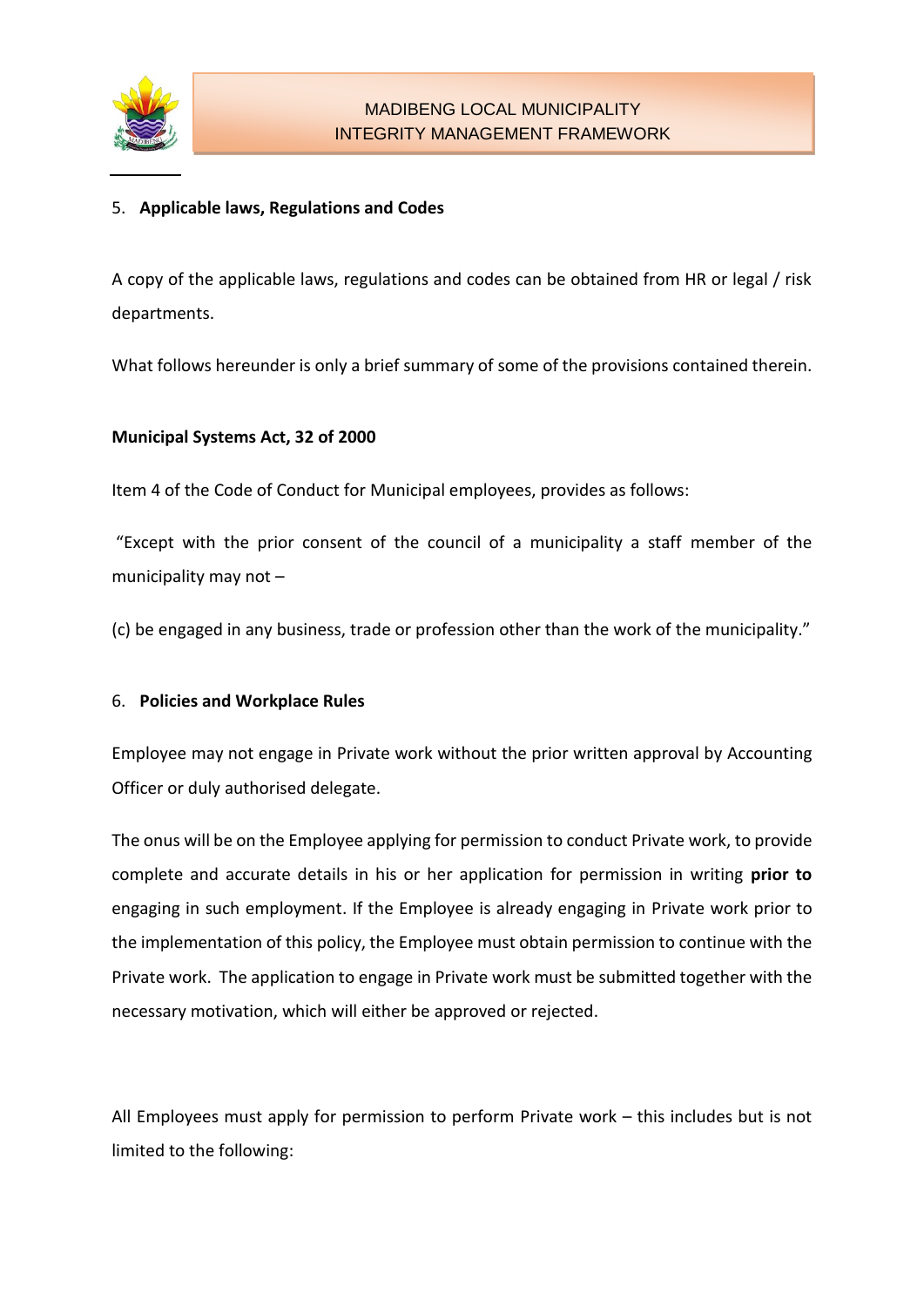

- $\bullet$  long, medium or short term work or involvement in an external organisation it also includes once-off or periodic involvement in such an organisation, as long as such involvement is not during official working hours; and
- Involvement in exchange for any kind of remuneration (including defraying of expenses) – it includes any involvement whatsoever with or without any kind of remuneration, as long as such involvement is not during official working hours.

Employees must never work or provide services for anyone or any organisation that they deal with as part of their job for MLM.

Irrespective of whether authorisation has been obtained, no assets, facilities, infrastructure or proprietary or confidential information of MLM may in any circumstances be used directly or indirectly, for any outside or personal work.

In the case of any other relationships with potential or actual business partners, contractors or suppliers, an Employee should first disclose such relationships and obtain prior written approval. They should ensure that in taking on any such role that they do not compromise their ability to devote their time and energy to their job with MLM.

## 7. **Applying for Permission**

Applications for Private work must be submitted in writing on the prescribed form (annexure A) for consideration. The Employee must obtain the signature of his/her line manager and forward the application to the Accounting Officer or his delegate.

MLM has a standard form that must be completed and submitted to the office of the Chief Risk Office and MANAGER: Human Resources Management (The forms may be obtained from the Human resources Department). The following details must be submitted:

- Summary of present function;
- Full details of the nature of the Private work for which permission is required;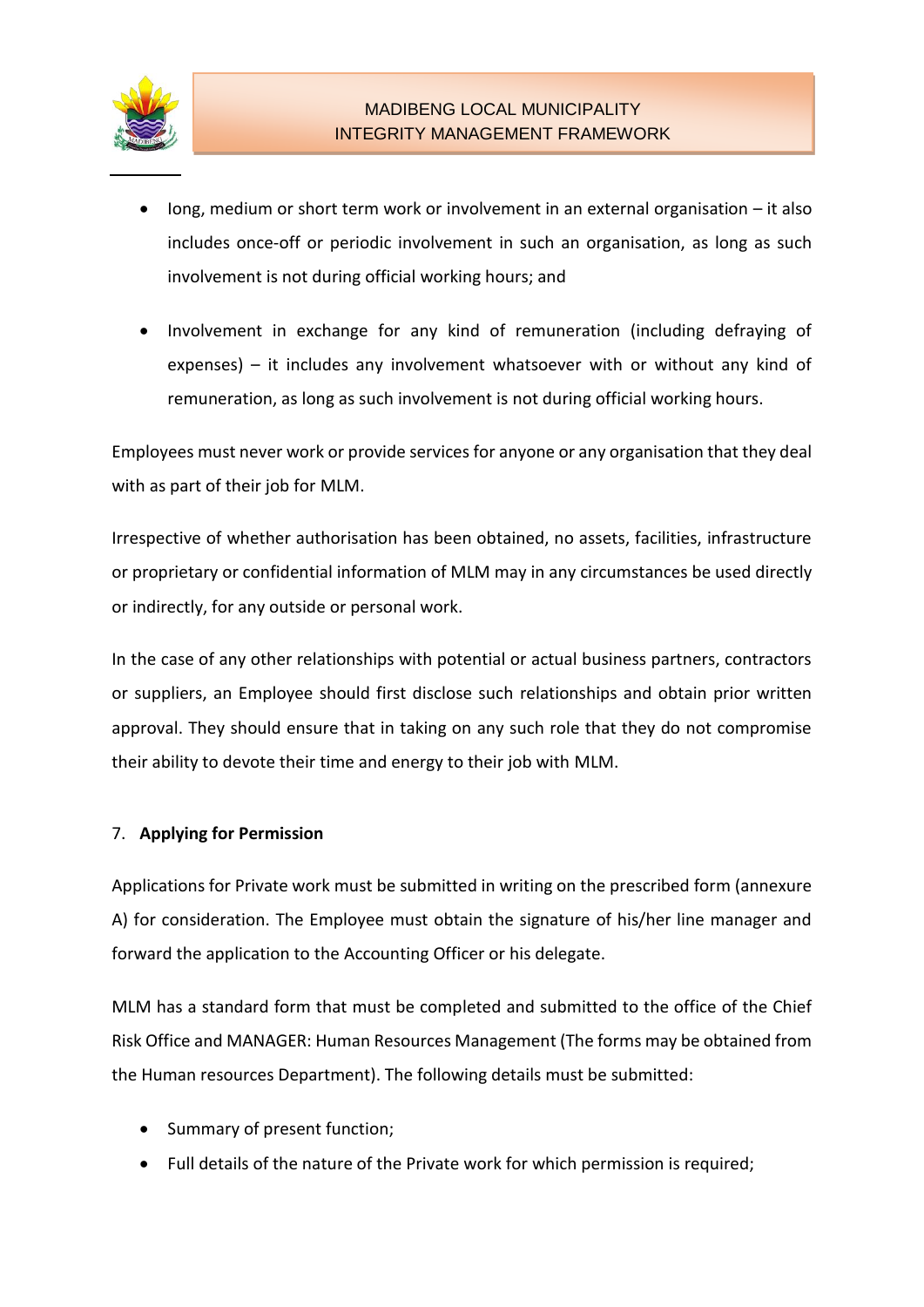

- Address and telephone number where the Private work will be performed;
- Type of Remuneration to be received; and
- Time and frequency of Private work.

## 8. **The Granting of Permission**

The Accounting Officer will take the following factors into consideration in deciding whether he/she will grant permission for the Employee to perform work outside the MLM:

- The type of work that the Employee intends to do outside MLM, e.g. lectureship at an academic institution, directorship of a company, membership of a close corporation etc. If the type of Private work may cause embarrassment or potential conflict of interest / prejudice to MLM, and / or hamper the performance of the employee's duties, approval **will not** be granted;
- Conversely, where the type of work the Employee intends to do outside MLM will benefit that employee in the performance of his duties at MLM, or benefit MLM in stakeholder relations, that approval **may be** granted;
- That the work does not encroach upon the normal duties of the employee at MLM;
- That no transactions or deliveries occur during office hours;
- The nature and extend of the work to be undertaken;
- The time required for the outside work;
- The nature of the duties of the Employee;
- The possible reputational impact on the department, MLM and Government;
- That no sick leave be granted with regard to illness or injuries sustained as a result of such Private work;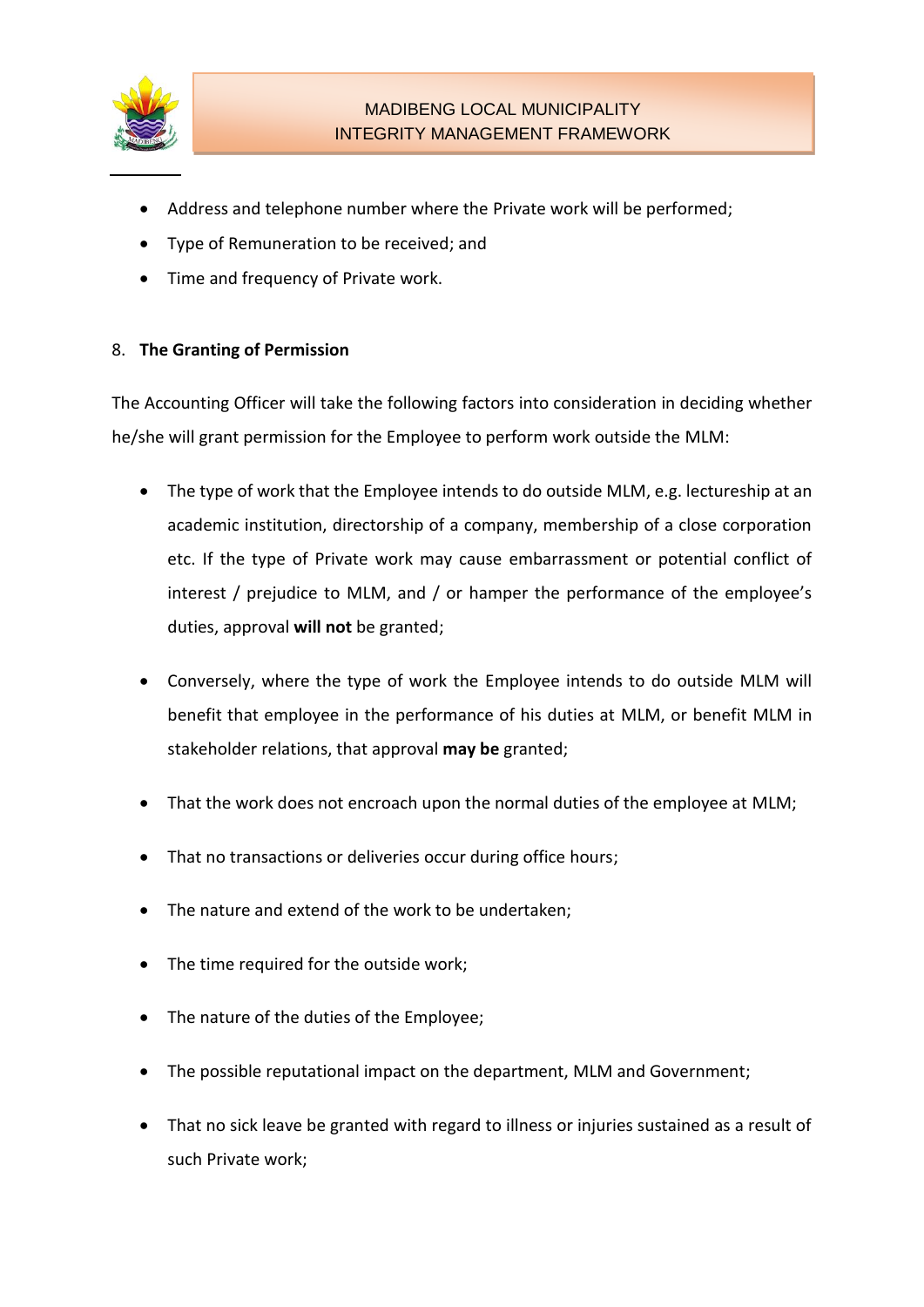

- That no confidential information obtained at the Council be utilised in the execution of the Private work;
- That the Employee not be in charge of the same type of work during office hours as done after hours, on condition that if an Employee is in charge of the same type of work during office hours as the work done after hours, specific guidelines be laid down by the involved Head of Department in collaboration with the Executive Director: Human Resource Management and Development with the Accounting Officer as appeal body in case of any contravention of such guidelines.

The MLM retains the right at any time to withdraw, review and amend the permission given to an Employee.

The permission granted to the Employee is subject to any conditions deemed necessary by the MLM, including but not limited to:

- The Private work must in no way hamper the performance of the Employee's duties;
- The Private work must only be conducted outside of the Employee's working hours; and
- The Private work must not be of such a nature as to embarrass the MLM.

*Ex post facto* permission may not be granted to an Employee to perform remunerated work outside his/her official duties to the municipality.

Permission to perform the envisaged Private work is valid for a period of one year only from the date on which it is granted. If an Employee wishes to continue performing the Private work, he/she must re-apply to do so for the following one year at least thirty days prior to the expiry of the previous year.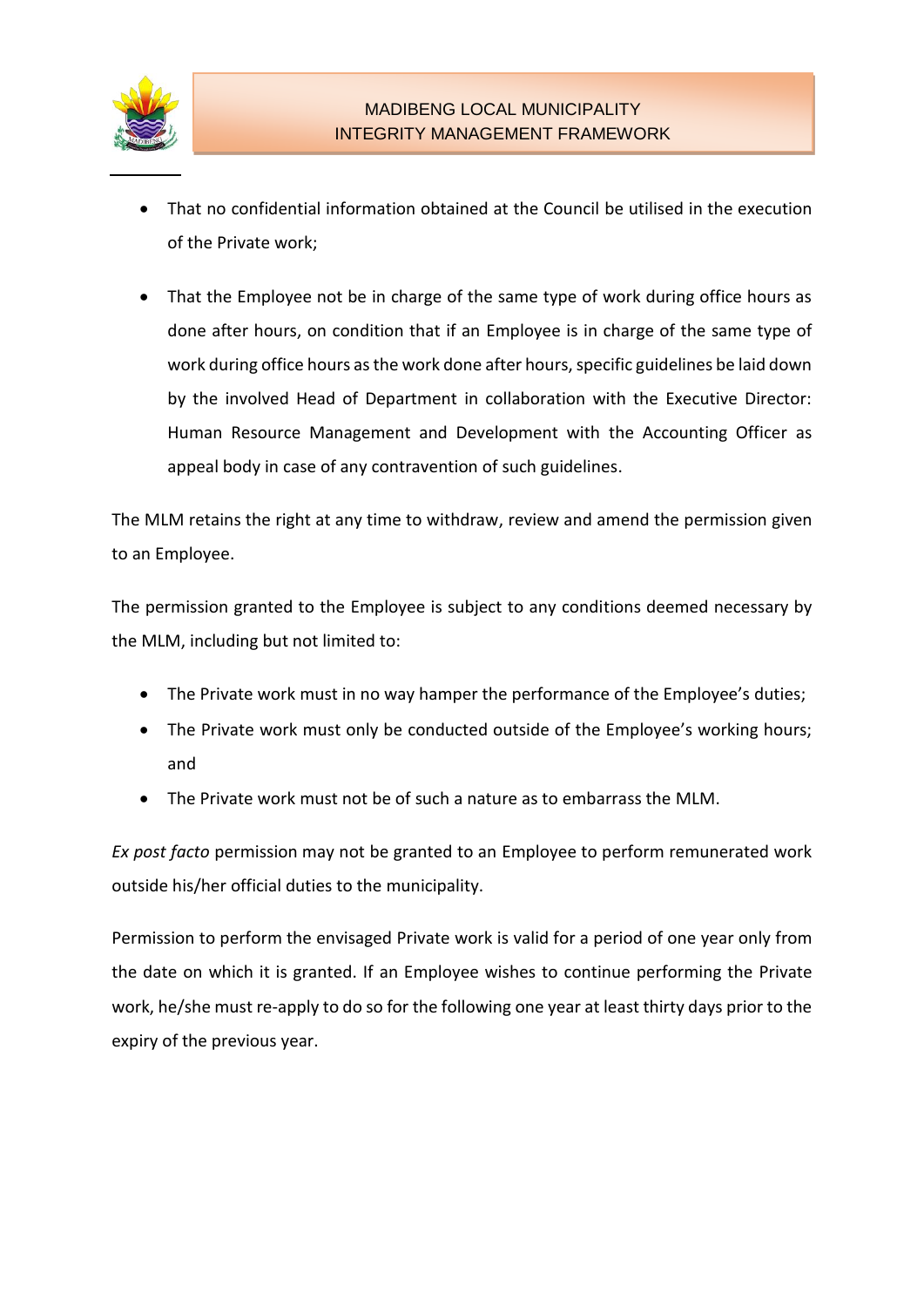

#### 9. **Monitoring**

A copy of the application with the decision of the Accounting Officer must be filed on the Employee's personal record. Human Resources will be the custodian of the administrative infrastructure and processes to safeguard the relevant documentation and files.

#### 10. **Contravention**

Compliance with this policy is mandatory for all Employees of MLM. Non-compliance and/or breach of this policy or the conditions imposed in granting permission will be viewed as serious misconduct which can result in disciplinary action that may include the termination of employment**.** 

#### 11. **Roles and Responsibilities**

The Accounting Officer or his duly authorised delegate(s) accepts overall responsibility for implementation and monitoring of this Policy.

The Accounting Officer is responsible for considering and processing submitted applications for private work within reasonable time which for purposes of this policy will be 30 days from the date of submission. The applicant shall deem his/her application successful if no response has been received within 30 days.

## 12. **Reporting**

Every Employee has a duty to report all suspected incidents of a breach of this policy to the Office of the Chief Risk Officer. If an Employee wishes to remain anonymous, the Employee may call the Fraud Hotline on a number to be published at a later stage.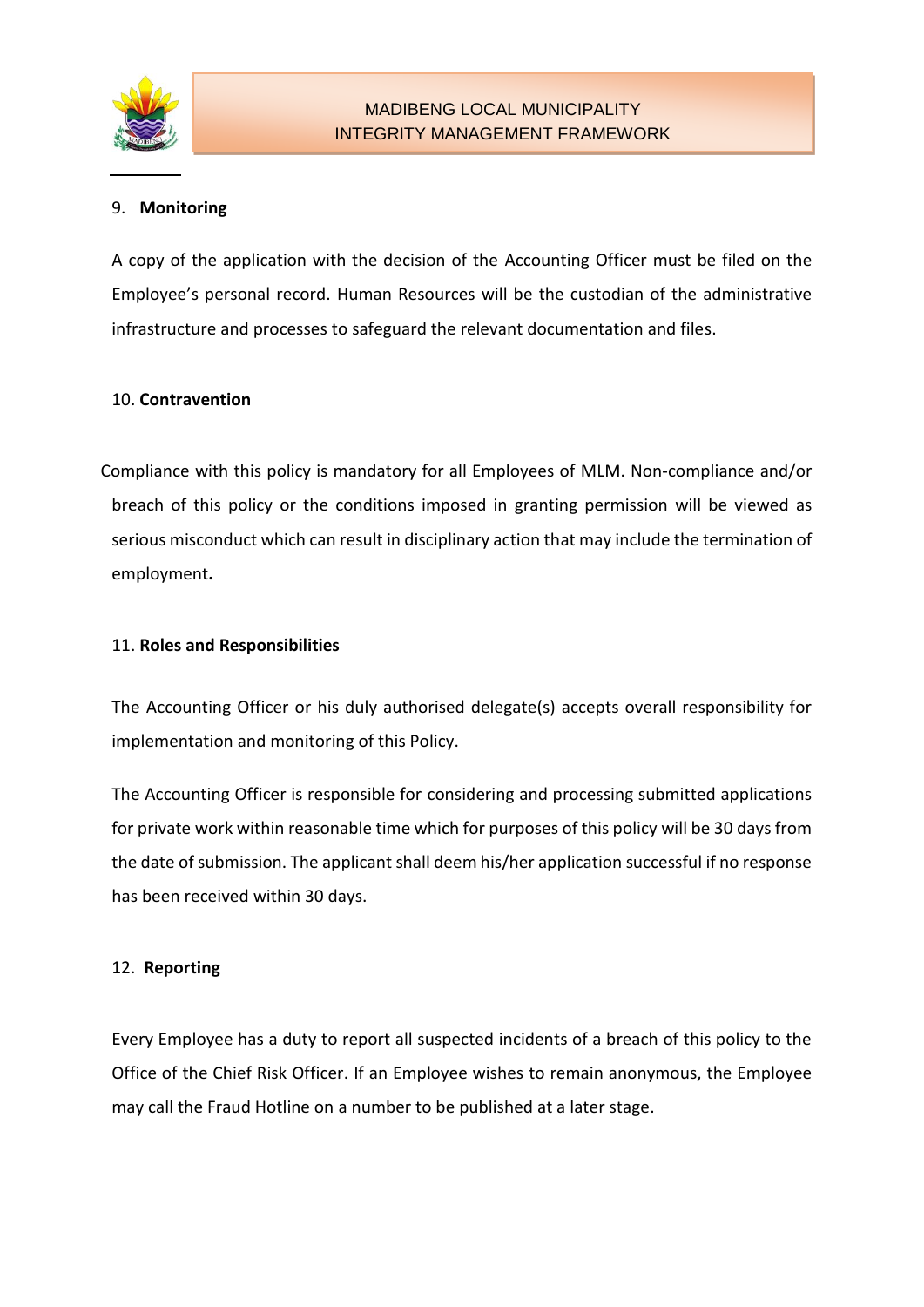

## MADIBENG LOCAL MUNICIPALITY INTEGRITY MANAGEMENT FRAMEWORK

## **Dos and don'ts**

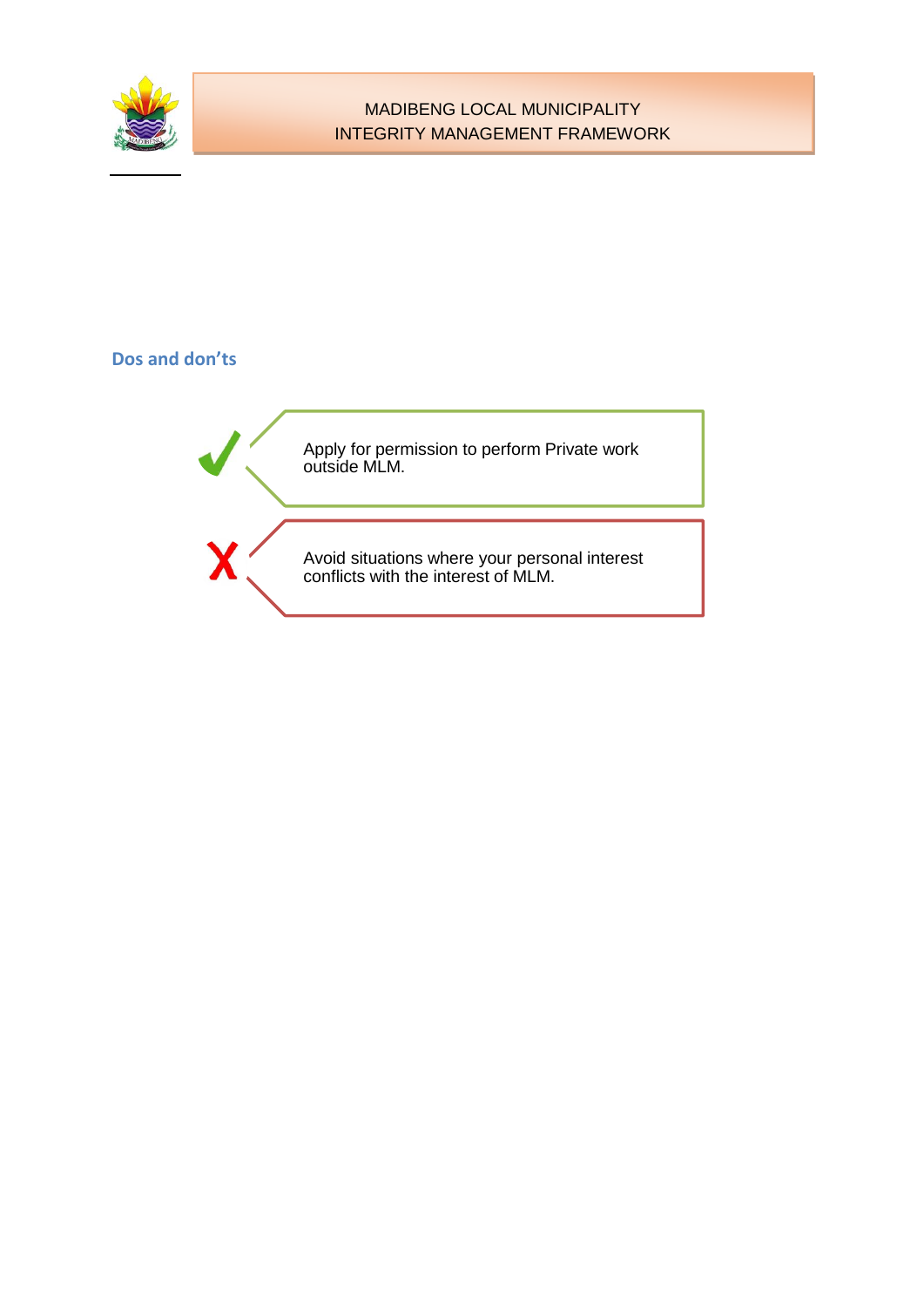

#### *ANNEXURE A*

#### **APPLICATION TO UNDERTAKE PRIVATE WORK**

**TO:** Accounting Officer

**Name: Employee number:**

**Position: Contact number:**

**Directorate: Unit:**

1. I herby wish to apply for permission to do Private work, as set out below:

Summary of present function:

.................................................................................................................................................... .............................................

Full details of the nature of the Private work for which permission is required:

....................................................................................................................................................

............................................

Address and telephone number where the Private work will be performed:

.................................................................................................................................................... ............................................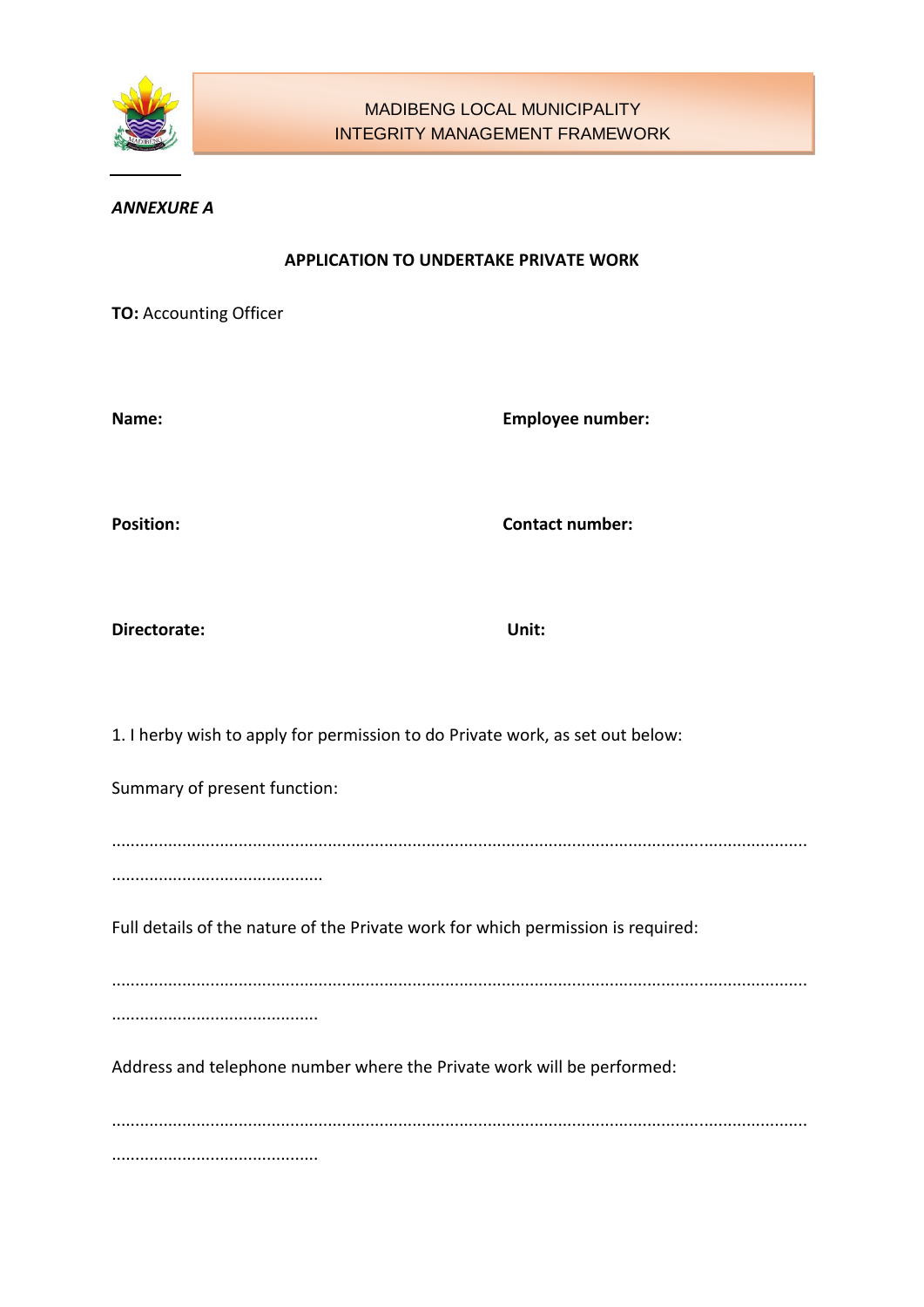

## MADIBENG LOCAL MUNICIPALITY INTEGRITY MANAGEMENT FRAMEWORK

Time and frequency of Private work:

.................................................................................................................................................... ..............................................

Type of Remuneration to be received:

.................................................................................................................................................... ..............................................

2. I declare that I am acquainted with The Systems Act (Act 32 of 2000), as well as the Policy of the Council in respect of Private work and Conflict of Interests and undertake to comply with requirements as set out in the Systems Act and Council's policy on Private work and Conflict of Interests.

3. I indemnify the Council against any claim of whatever nature that may arise from doing Private work or having other business interests.

4. I understand that the permission to conduct Private work is subject to the conditions set by the Accounting Officer and any breach of these conditions may result in disciplinary action including dismissal.

5. I understand that permission is subject to the discretion of the Accounting Officer who may withdraw, review and amend the permission granted at any time.

6. I understand that any permission granted is valid only for 1 year from the date that permission is granted and that I have no right or expectation that permission will be granted thereafter.

| <br> | . |
|------|---|

**Signature (Applicant) Communist Communist Communist Communist Communist Communist Communist Communist Communist Communist Communist Communist Communist Communist Communist Communist Communist Communist Communist Communist**